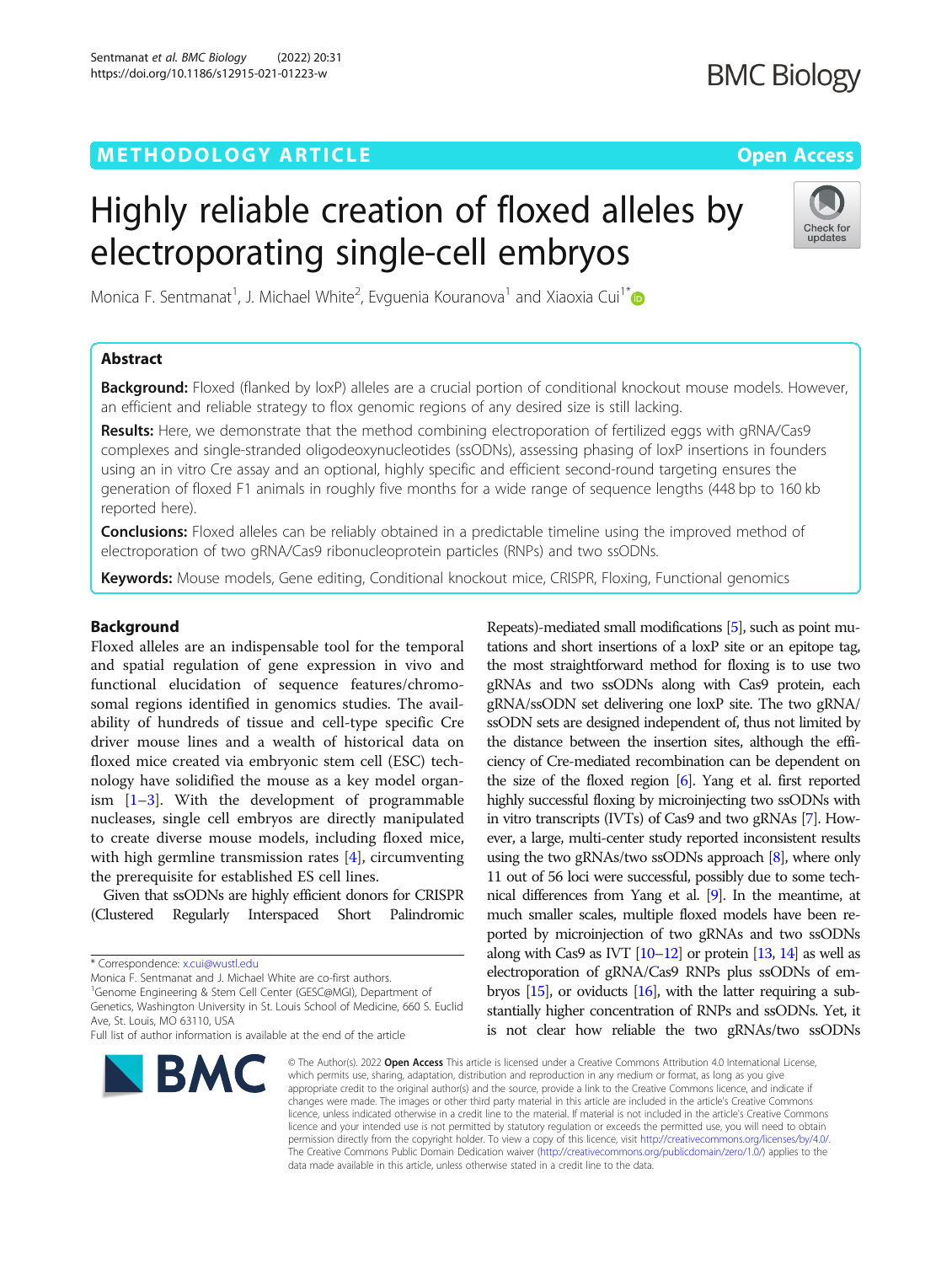approach is. Mouse work is costly, and it easily takes several months to confirm whether floxing is successful. There are two major competing events to floxing with two gRNAs: deletions between the two gRNA target sites and indels at each target site. An additional challenge is that in animals with both loxP sites, the two insertions can be in trans or even in different cells, in the case of a mosaic founder. An extra breeding cycle of about 10 weeks is often needed before one can be certain whether floxing is successful. Moreover, a repeat of a failed attempt can take another few months and double the cost without guaranteed success.

Alternatively, microinjection of long single-stranded DNA donors containing the target exon flanked by loxPs in combination with two RNPs has reported floxing efficiencies of 8.5–100% [[17](#page-10-0)]. The technical challenge is to produce long single-stranded DNA (lssDNA) by synthesis beyond a few kilobases with high fidelity, when a large region needs to be floxed. lssDNA generated by transcription and reverse transcription is error prone due to the lack of a 3′ -> 5′ exonuclease activity necessary for proofreading [[18](#page-10-0)]. Chemical synthesis and polymerase chain reaction (PCR)-based methods [\[19](#page-10-0)] are limited in length, and asymmetrical PCR (aPCR) is reported to generate lssDNA of over 15 kb [[20\]](#page-10-0) but still requires a large double-stranded DNA template to be available.

In short, a reliable method for floxing any desired length of sequences in a predictable timeline is still lacking. Here, we report the results on floxing 69 targets by electroporating single-cell embryos with two RNPs and two ssODNs, with successfully floxed regions ranging from 448 bp to 160 kb. We made two major improvements to maximize success rates. First, we used a highly effective in vitro Cre assay to assess phasing of the two loxP sites in founders so that confirmation of floxing can be obtained at the founder stage, and only animals with a floxed allele need to be bred to F1 generation [[21\]](#page-10-0). Additionally, we developed a novel and reliable retargeting strategy to specifically insert a second loxP into an indel in phase with a loxP site in F0s, ensuring floxed F1 animals. The method combining the above strategies is highly dependable to generate multiple floxed F1 animals for a wide range of sequence lengths in approximately 5 months.

# Results

For each target, gRNAs were designed in introns flanking one or more exons that are critical for gene function or have coding sequences with lengths that are not the multiple of three. ssODNs were designed with a loxP site and a BamHI site inserted directly in the gRNA cleavage sites, flanked by 60 bases of homology sequences on each side. gRNA and ssODN sequences of targets are listed (Additional file [1](#page-9-0): Table S1). gRNAs were one of

the following formats: in vitro transcripts, chemically modified synthetic crRNA/tracrRNAs (CRISPR RNA/ trans activating CRISPR RNA) or one-piece synthetic gRNAs, and ssODNs were with or without end protection by two phosphorothioate bonds at both 5′ and 3′ termini [[22](#page-10-0)], as indicated. The ssODNs can be purchased at very reasonable prices from multiple vendors with a delivery time as short as 7–10 days. More importantly, the small size of ssODNs allows efficient electroporation along with RNPs into zygotes. More embryos can be manipulated in one session than by microinjection. The homology arms in ssODNs are around 60 bases each, allowing high throughput genotyping at each insertion site by next-generation sequencing (NGS) that is dependable and cost effective [[22](#page-10-0), [23](#page-10-0)]. RNPs and ssODNs were validated for efficient loxP insertion in Neuro-2a cells before embryo work, confirming activity and minimizing possible human errors by vendors or operators; see the "[Methods](#page-7-0)" section. Validation data is also included in (see Additional file [1](#page-9-0): Table S1). Among all different formats of gRNAs tested, the one-piece synthetic gRNAs with chemical modifications perform most efficiently and consistently. We observe a failure rate of approximately 5% across one-piece synthetic gRNAs tested, not limited to floxed models, from first round validation, and around a 2% failure rate after repeating, requiring a gRNA redesign. In our hands, end-protected ssODNs perform more efficiently and consistently in cultured cells, such as for validation. However, we do not have sufficient data in embryos for side-by-side comparison to ascertain whether modified ssODNs outperformed unmodified.

We collected data on the 69 floxing targets attempted in the past 4 years (Additional file [2:](#page-9-0) Fig. S1). Out of the 69 targets, 52 reached germline transmission with a floxed allele from at least one founder after one round of targeting, 40 of which are reported in Table [1](#page-2-0) with permission to disclose from requesting principal investigators. All models were generated by electroporation of single-cell embryos. The total number of transferred embryos was from four sessions (each session uses up to 15 donor mice mated with studs and a minimum of four recipients at  $\sim 20$  embryos/recipient) for each project. Potential founder animals were identified by the presence of loxP sequence via next generation sequencing (NGS) at both gRNA target sites. An example of NGS results is shown (see Additional file [3:](#page-9-0) Table S2). Detection of loxP site insertion and indel byproducts of nonhomologous end-joining (NHEJ) at each target site is achieved in the same assay.

In order to predict whether a founder animal positive for both loxP sites carries a floxed allele before breeding to the F1 generation, we used the in vitro Cre assay [\[21](#page-10-0)], where purified genomic DNA was treated with recombinant Cre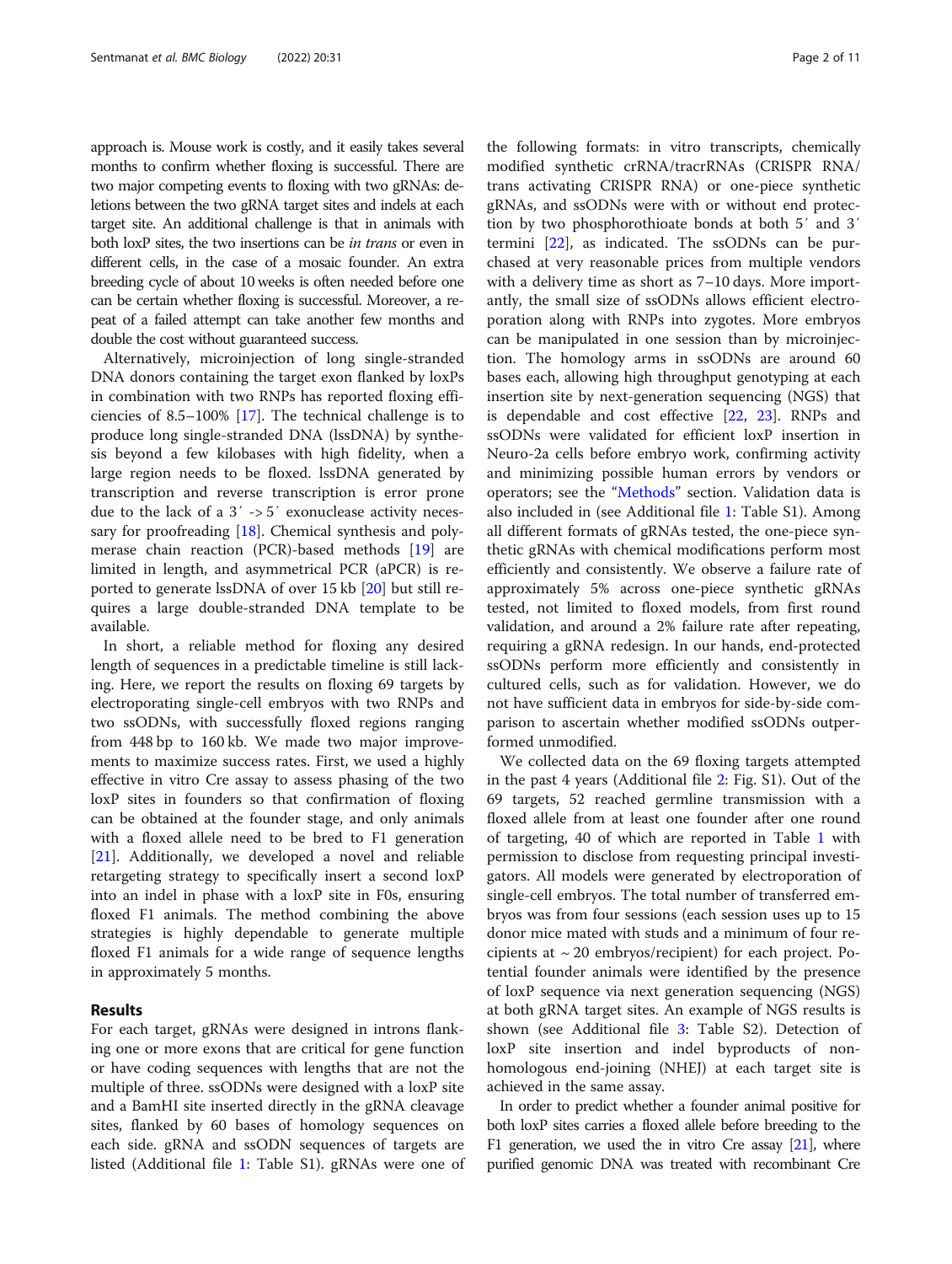# <span id="page-2-0"></span>Table 1 Successful floxed projects

| <b>Target</b>  | Floxed distance (bp) | <b>Embryos transferred</b> | Live births | Pups with both loxPs | Floxed/bred |
|----------------|----------------------|----------------------------|-------------|----------------------|-------------|
| Abat           | 6614                 | 492                        | 62          | 6                    | 1/3         |
| Amdhd1         | 1935                 | 598                        | 138         | $\sqrt{2}$           | $1/2$       |
| Ar             | 3237                 | 220                        | 32          | $\overline{3}$       | 1/3         |
| Atg5           | 4955                 | 542                        | 85          | $\overline{3}$       | $1/2$       |
| Atpif1         | 1207                 | 327                        | 104         | 7                    | $1/2$       |
| Batf3          | 4151                 | 435                        | $70\,$      | $\overline{c}$       | $1/1$       |
| Bptf           | 1126                 | 214                        | 24          | $\overline{2}$       | $1/2$       |
| Dcaf12         | 1273                 | 619                        | 142         | $\mathbf{1}$         | $1/1$       |
| Fcgr3          | 3225                 | 426                        | 91          | $\overline{7}$       | $2/5$       |
| Gfpt1          | 2619                 | 430                        | 44          | $\overline{c}$       | $1/2*$      |
| Gfpt2          | 1523                 | 450                        | $75\,$      | $\overline{2}$       | $1/2*$      |
| Glut8          | 658                  | 318                        | 83          | $\,8\,$              | $2/4$       |
| Gnpat          | 10737                | 660                        | 92          | $\overline{4}$       | 1/4         |
| Gpd2           | 825                  | 422                        | 124         | $\overline{2}$       | $1/2$       |
| H2-Dma         | 3760                 | 613                        | 160         | 7                    | $3/7$       |
| $\mathsf{Hal}$ | 1269                 | 488                        | 100         | $\overline{4}$       | $1/1$       |
| Ifi35          | 1273                 | 467                        | 91          | 11                   | $2/3$       |
| Igh            | 988                  | 483                        | 86          | $\mathsf S$          | $2/3$       |
| $\vert\vert 4$ | 6614                 | 414                        | 119         | $\overline{3}$       | $1/2*$      |
| Irgm1          | 2405                 | 424                        | 135         | $\mathbf{1}$         | $1/1$       |
| Itgax          | 1075                 | 492                        | 94          | 5                    | $1/5$       |
| Kmt2c          | 1880                 | 479                        | 111         | 6                    | 4/4         |
| LdIrad3        | 160942               | 534                        | 125         | $\overline{4}$       | 1/3         |
| Lrp1           | 1167                 | 548                        | $70\,$      | 3                    | $1/2$       |
| Lrpap1         | 448                  | 315                        | 89          | $\overline{3}$       | $1/2*$      |
| Mmp14          | 1822                 | 447                        | 66          | $\overline{4}$       | $2/4$       |
| Mxra8          | 5408                 | 466                        | 104         | $\mathsf 3$          | $1/2$       |
| Nat10          | 1880                 | 558                        | 127         | 7                    | 3/3         |
| Nptn           | 1592                 | 548                        | 94          | $\overline{4}$       | 1/4         |
| Per1           | 1920                 | 430                        | 81          | $\mathsf 3$          | $1/2*$      |
| Sarm1          | 1218                 | 483                        | 101         | 3                    | $1/2*$      |
| Slpi           | 1283                 | 402                        | 95          | $\overline{7}$       | $1/3*$      |
| Skida          | 3144                 | 623                        | 86          | $\mathsf S$          | $2/2*$      |
| Stmn2          | 1208                 | 506                        | 83          | 5                    | $1/2*$      |
| Tcf19          | 2735                 | 552                        | $70\,$      | 10                   | $1/3*$      |
| Tifa           | 3002                 | 581                        | 117         | 5                    | 1/2         |
| Uba5           | 1177                 | 438                        | 52          | 3                    | 1/3         |
| Ube4a          | 9908                 | 457                        | 97          | 9                    | 3/4         |
| Ufsp2          | 632                  | 449                        | 45          | $\overline{2}$       | 1/2         |
| Xylt1          | 7779                 | 386                        | 116         | 12                   | $2/3$       |

Floxed/bred refers to number of germline-confirmed floxed founders over the number of founders with both loxP sites that were bred to F1 generation \*Projects tested using in vitro Cre recombination assay. Positive Cre assay results correlated to successful germline transmission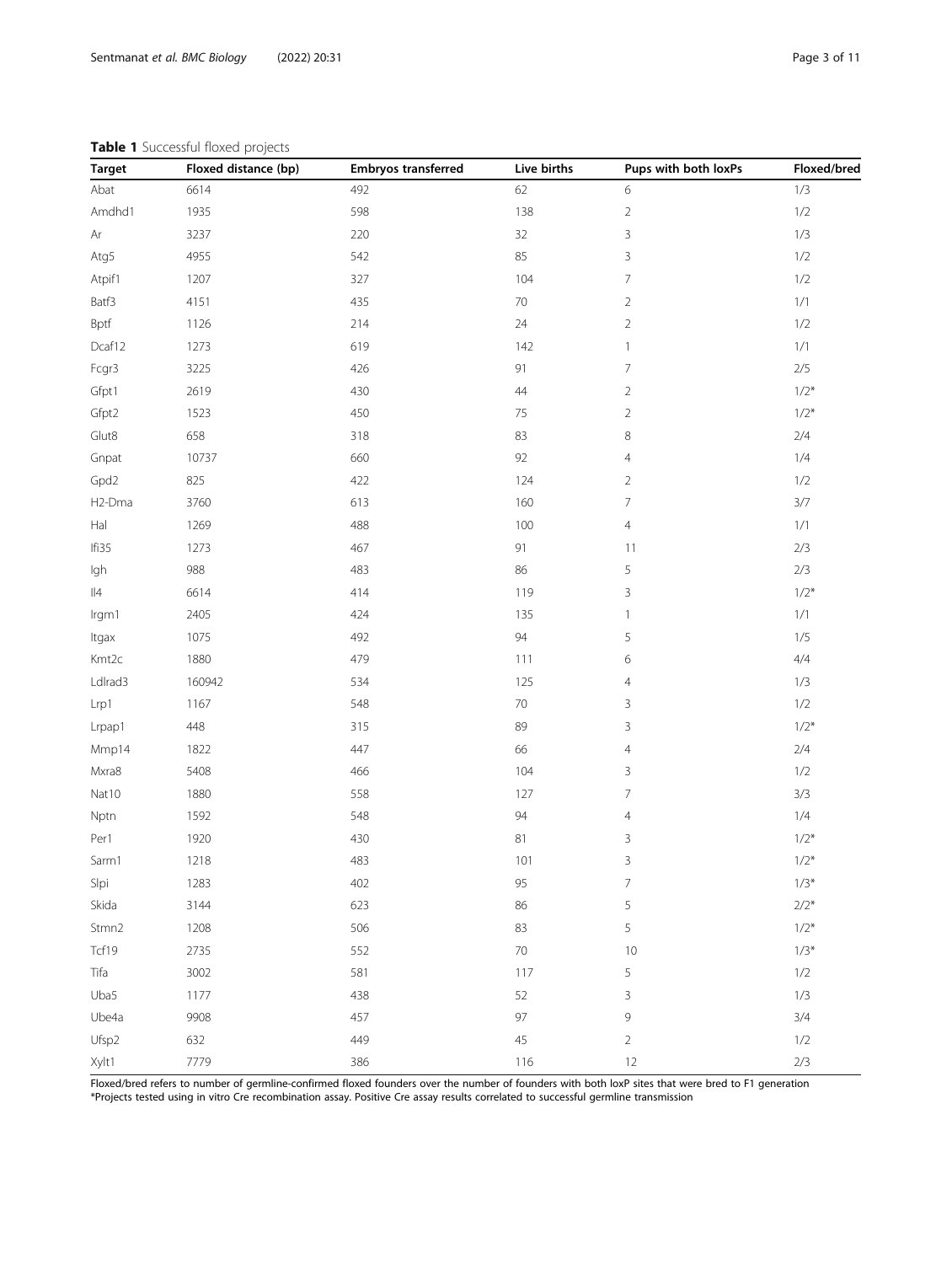<span id="page-3-0"></span>recombinase, followed by an excision-specific PCR amplified with primers F2 and R1, which face away from each other on the chromosome (Fig. 1A). In the circular excision product, primers F2 and R1 face toward each other and produce an amplicon containing one loxP sequence (Fig. 1B). Low genomic DNA concentration is used to promote intramolecular recombination. The excision-specific PCR is highly sensitive for the presence of circular product, and little background is detected in samples with loxP sites in trans (Fig. 1C and the "[Methods](#page-7-0)" section). Cre assay-positive animals transmitted a floxed allele to F1 generation, even with relatively low percentage of loxP reads (Fig. 1D, E). Table [2](#page-4-0) lists six out of seven projects at founder stage currently, all with at least one Cre assay-positive pup and highly likely to transmit a floxed allele. Among the projects in Tables [1](#page-2-0) and [2](#page-4-0), about 50% of the founders with both loxP sites carry a floxed allele, either confirmed by germline transmission or by positive Cre assay results. Together, 85% of the loci were successfully floxed by a single round of targeting.

Out of the 69 targets, ten loci failed to produce a floxed animal in the first round, four of which are listed (see Additional file [2](#page-9-0): Table S3). Two projects did not generate livebirths with both loxP sites, and the other two each had one animal with two loxP sites that proven to be in trans judging by genotypes of F1 animals. A repeat of another four sessions will not guarantee a floxed founder. Instead, we took advantage of the presence of deletion alleles. All four projects had one or more F0 animals seemingly close

to homozygous for one loxP insertion and having a small indel at the other insertion site with the protospacer adjacent motif (PAM) site intact, as shown in Table [3](#page-4-0). The loxP site and the indel in each animal are highly likely in phase, and the other allele often contains a deletion between the two gRNA cleavage sites, which can be detected by a deletion PCR (not shown) but not by NGS at each individual site. A new gRNA, gRNA3, can be designed to specifically target the indel. Sperm can be collected from a male founder with such genotype and used for in vitro fertilization (IVF) of wild type oocytes. Electroporation of gRNA3/Cas9 RNP with the original ssODN for gRNA2 site for allele specific insertion efficiently results in a floxed allele in any live births with both loxPs (Fig. [2\)](#page-5-0).

In the first retargeting effort using a male F1 with wild type 5' target site and a 3' loxP insertion in the Zfhx4 gene, two out of 40 live births from the second round targeting contained both loxP sites, among 22 positives for 3′ loxP and eight positives for 5′ loxP. One of the two with both loxP sites was positive for the Cre assay and transmitted a floxed allele (Table [4\)](#page-5-0).

On the contrary, we obtained much more efficient retargeting by using a new gRNA against an indel. The new gRNA recognition sequences for retargeting two genes, Nmnat2 and Slc38a9, are shown in Table [5.](#page-6-0) Fiftyeight out of the 124 pups from retargeting the 2 bp deletion at the 5′ target site of Nmnat2 founder were positive for the 3′ loxP. The remaining 66 were 100% WT



are identified by NGS genotyping. d PCR products by F2/R1 resolved in an agarose gel. C: control, combined gDNA from animals positive for either 5' or 3' loxP site; NTC: no template control. **e** Genotyping of F1s from M32 and M45 confirms accuracy and sensitivity of the Cre assay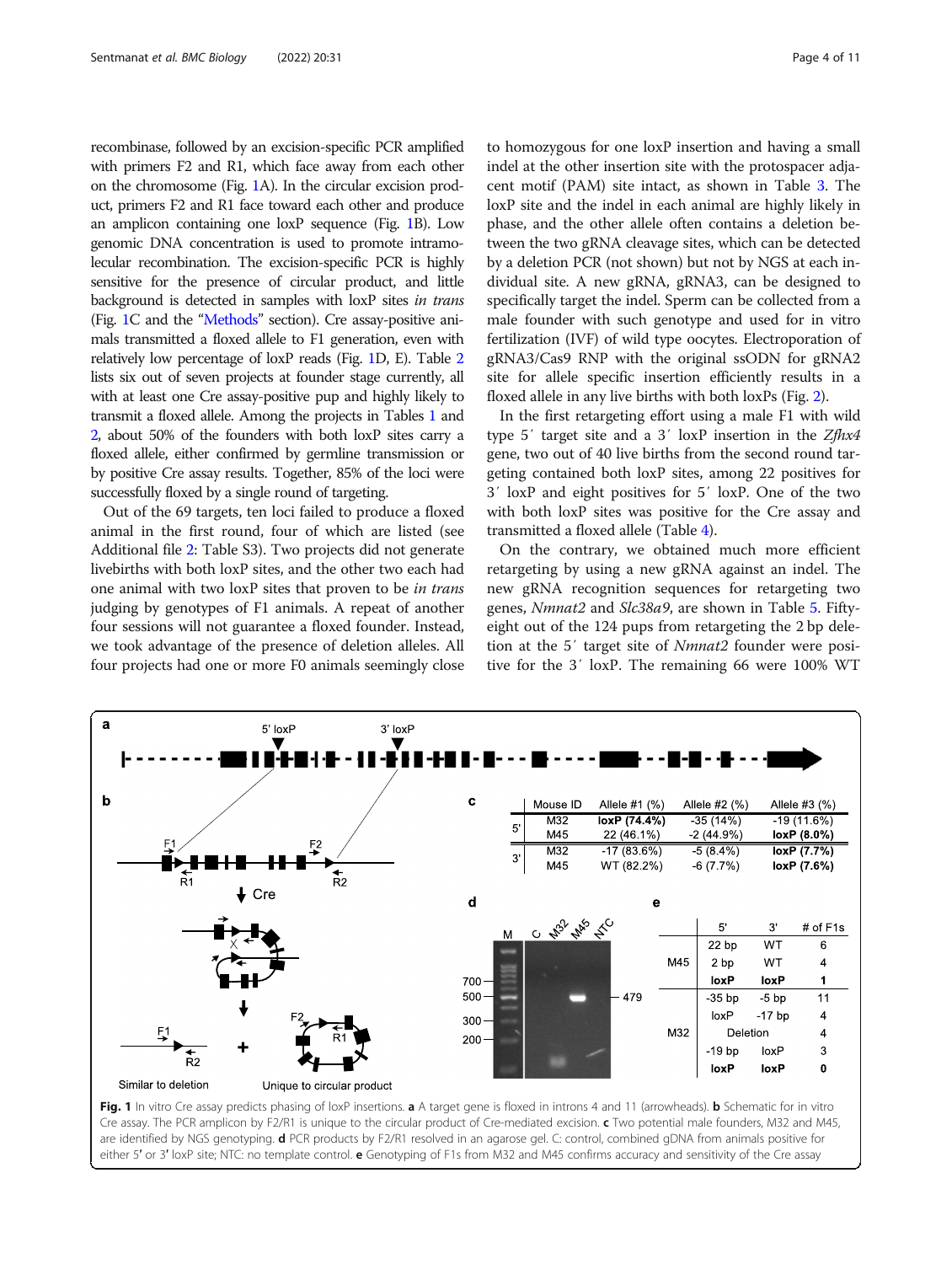<span id="page-4-0"></span>

| Table 2 Floxed projects have at least one founder positive for the Cre assay, with germline transmission data pending |  |  |  |  |  |  |
|-----------------------------------------------------------------------------------------------------------------------|--|--|--|--|--|--|
|-----------------------------------------------------------------------------------------------------------------------|--|--|--|--|--|--|

|                  |                      |                            |             |                      | $\tilde{}$                             |
|------------------|----------------------|----------------------------|-------------|----------------------|----------------------------------------|
| <b>Target</b>    | Floxed distance (bp) | <b>Embryos transferred</b> | Live births | Pups with both loxPs | Positive/tested for in vitro Cre assay |
| Flt4             | 719                  | 556                        | 59          | 1(1.7%)              | 1/1                                    |
| Ccr7             | 2412                 | 575                        | 151         | 2(1.3%)              | 2/2                                    |
| Tmem135          | 726                  | 555                        | 166         | 11(6.7%)             | 6/11                                   |
| Dsg <sub>2</sub> | 1649                 | 265                        | 38          | $3(7.9\%)$           | 1/3                                    |
| Prf1             | 2642                 | 445                        | 69          | 4(5.7%)              | 4/4                                    |
| Ifng             | 1547                 | 483                        | 70          | 3(4.3%)              | 3/3                                    |

for both sites by NGS, most likely inheriting a deletion allele from the male founder that is undetected by NGS analysis of the target sites. Out of the 58 with 3′ loxP, 22 were also positive for the with 5′ loxP. None of the 124 animals had only the 5′ loxP site, confirming that the new gRNA did not recognize the wild type allele from the oocytes. In the 36 animals with only the 3′ loxP site, all but one had indels other than the 2 bp deletion at the 5′ target site, demonstrating high activity of the new gRNA targeting the indel. Germline transmission of a floxed allele was confirmed from these animals. For Slc38a9, three out of 32 live births had both loxP sites and germline transmission of the floxed allele was also confirmed. Similarly, if we retargeted the Zfhx4 founder  $(Zfhx4 F0)$  in Table 3 at the 5' site for the 6 bp deletion, we would likely have obtained more floxed F1 animals, and the canceled Scn5a project can also be similarly retargeted.

In conclusion, targeting an indel in phase with a loxP site, when available, is a more efficient retargeting strategy. However, in projects without a male founder carrying a loxP insertion and an indel in cis, retargeting a wild type site, such as in *Zfhx4*, is still feasible but results in fewer floxed F1 animals.

# **Discussion**

In this study, we used electroporation to deliver two CRISPR RNPs and two ssODNs into single cell embryos for creating floxed alleles with a success rate of 85% (59/ 69) from a single round of four mouse sessions and 100% (63/63), if supplemented with a second round targeting (Additional file [2](#page-9-0): Fig. S1). Floxed alleles require

the insertion of two loxP sites into the same copy of the target gene after two double strand breaks are introduced. Various editing events can happen and compete with the formation of a floxed allele. Mainly, indels mediated by nonhomologous end joining can occur at each target site, and deletions can form between the two cut sites. An inverse relationship has been reported between deletion frequency at two targets and their distance from each other, where gRNA targets distanced < 10 kb from each other can result in up to 20–30% deletion products spanning both loci [\[24\]](#page-10-0). An allele can also have an indel at one site and loxP inserted in the other. The different editing outcomes are listed (see Additional file [2:](#page-9-0) Fig. S2). So floxing is a relatively low efficiency editing event and can be difficult to obtain under nonoptimal conditions. Here, we report a reliable floxing strategy routinely used by our center with success: electroporating embryos with validated reagents, assessing loxP phasing using an in vitro Cre assay, and, when needed, retargeting a male founder with a single loxP site via IVF.

Prior to embryo electroporation, validating synthetic gRNAs and ssODNs by transfecting Neuro-2a cells and analyzing the target sites using NGS is an important step to avoid unnecessary waste of time and money by faulty reagents or human errors. Even though the majority of reagents pass validation, the simple protocol is a worthy effort, given it takes at least 6 weeks to find out about a failed mouse session.

Among the 69 targets, we obtained various numbers of animals with both loxP sites, up to 12% of live births, from single round targeting. We observed about 50% of founders with both loxP sites carried a floxed allele, so

Table 3 Genotypes of F0 male candidates suitable for retargeting

| Target                 | 5' end             |              |             | 3' end             |               |              |
|------------------------|--------------------|--------------|-------------|--------------------|---------------|--------------|
|                        | <b>Total Reads</b> | Allele #1    | Allele #2   | <b>Total Reads</b> | Allele #1     | Allele #2    |
| Nmnat2, F0             | 501                | $-2(95.8\%)$ | $-3(3.6%)$  | 628                | loxP (100.0%) |              |
| Scn5a, F0 <sup>a</sup> | 1601               | $-27(94.9%)$ | $-15(3.6%)$ | 1975               | WT (2.2%)     | loxP (88.9%) |
| SIc38a9, F0            | 890                | loxP (99.9%) |             | 1624               | $-2(92.2\%)$  |              |
| Zfhx4, F1              | 1210               | WT (99.2%)   |             | 990                | WT (56.7%)    | loxP (42.5%) |
| Zfhx4, F0              | 193                | loxP (97.4%) |             | 154                | $-6(99.4\%)$  | $-4(0.6\%)$  |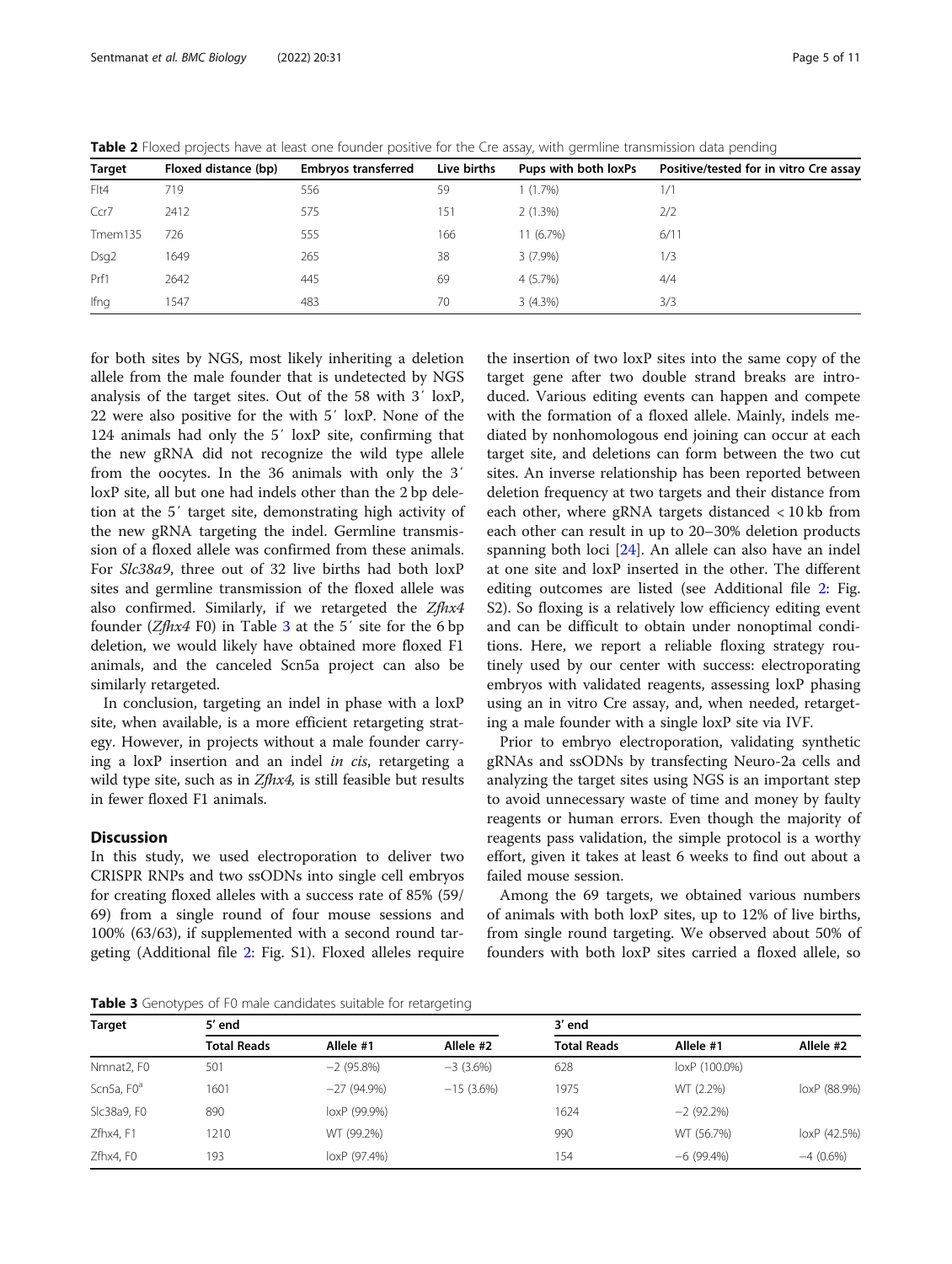<span id="page-5-0"></span>

when there is only one or two potential founders, floxing may not be successful. Confirmation by germline transmission takes 8–10 weeks from the time founders are genotyped. Instead, we used the in vitro Cre assay, where recombinant Cre is incubated with low concentrations of genomic DNA to encourage intramolecular reaction, so that Cre-mediated excision only occurs between the loxP sites *in cis*, forming a deletion product and a circular product. The circular product is detected by an excision-specific PCR with high sensitivity, even in founders with relatively low percentages of loxP-containing reads (Fig. [1](#page-3-0)). All animals positive in the in vitro Cre assay transmitted a floxed allele, when bred. On one hand, only founders positive for the Cre assay need to be bred to the F1 generation. More importantly, if no animal has a floxed allele, the second round targeting can be planned right away, saving up to 10 weeks of time. Whereas the in vitro Cre assay is sensitive enough to detect even a low percentage floxed allele in a founder, about 5% of targets turned out to be difficult to detect, including a very large floxed region (> 400 kb, greater

than the average size of gDNA fragments, a target not reported here) and targets with multiple high homology sequences elsewhere in the genome. A negative Cre assay on all founders with both loxP sites is not conclusive, and multiple founders should be bred for confirmation if available, given about 50% of animals with both loxP sites carry a floxed allele.

Among the 69 targets we tried to flox, 10 did not result in a floxed allele with the first four electroporation sessions. Recognizing that many alleles with a single loxP insertion have an indel in cis, we used a third gRNA to target the indel specifically in embryos obtained by IVF with sperm from a male founder and wild type oocytes. Half of the fertilized eggs resulting from IVF have one wild type allele and an allele with a loxP at one target site and an indel at the other. Specific insertion of loxP into only the indel ensures that F1 animals with both loxP sites carry a floxed allele (Fig. 2). A higher percentage of floxed F1 animals were obtained when retargeting was against an indel in phase with a loxP at the second site (22/124, 3/32) than against the wild type

Table 4 Completed retargeting projects. All have transmitted the floxed allele. The NA designates "not applicable" to those targets where allele-specific gRNAs were used, and no Cre assay was performed

| <b>Target</b> | Live births | Pups with both loxPs | Positive/tested for Cre assay | Germline transmission confirmed |
|---------------|-------------|----------------------|-------------------------------|---------------------------------|
| Nmnat2        | .24         |                      | NΑ                            | Yes                             |
| SIc38a9       |             |                      | NΑ                            | Yes                             |
| Zfhx4         | 40          |                      |                               | Yes                             |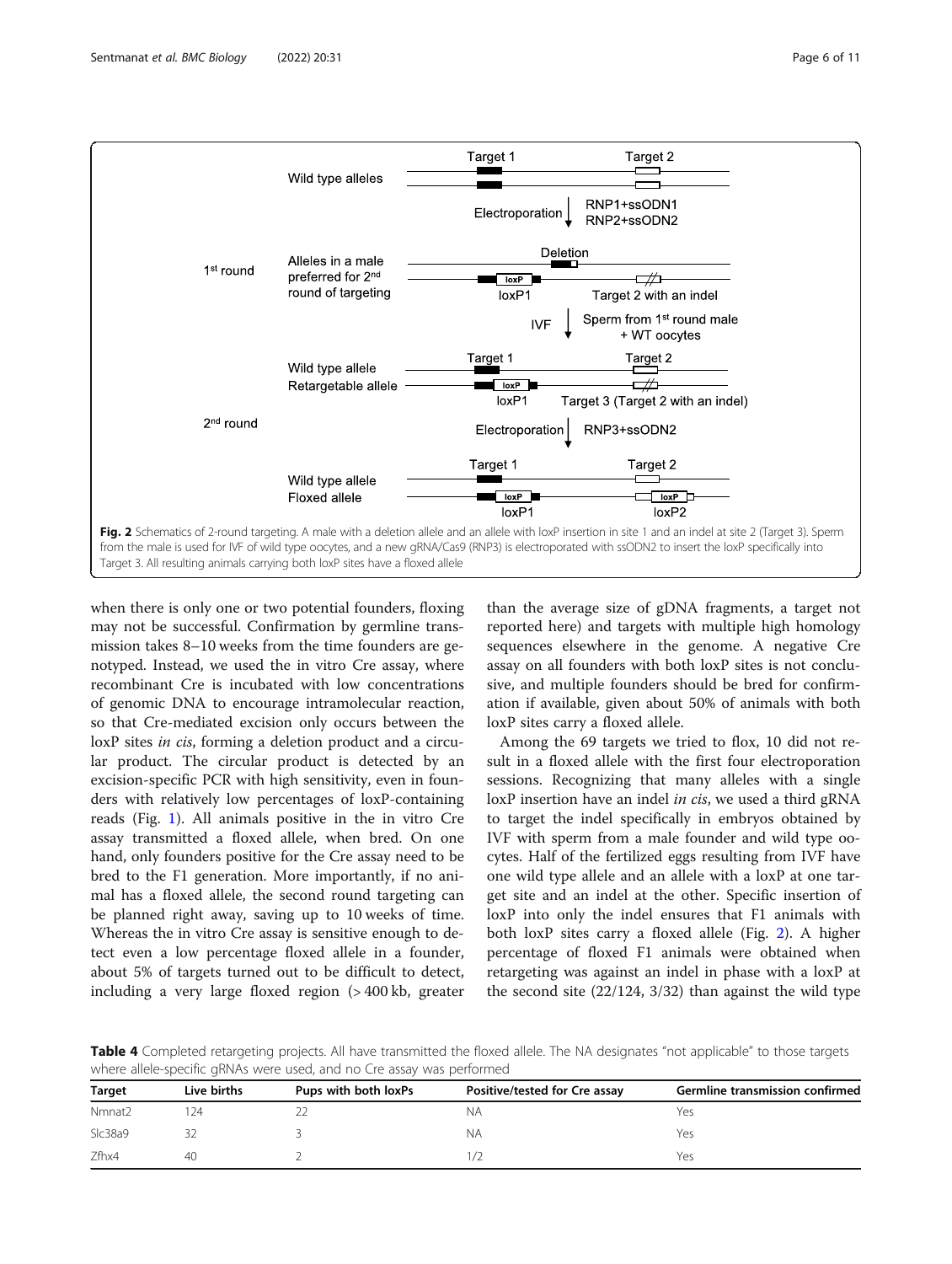<span id="page-6-0"></span>Table 5 gRNA3 sequences used for retargeting. NGG, the PAM site following 20 bp of spacer sequence for each gRNA. Red dashes, --, represent deleted bases from the wild type spacer sequences and upstream bases added at the 5′ end of the spacer sequences are in red. Zfhx4 was retargeted using the original gRNA against the wild type target. All gRNAs were ordered from IDT as one-piece synthetic gRNAs

| Target  | Initial gRNA                       | gRNA targeting indel         |
|---------|------------------------------------|------------------------------|
| Nmnat2  | 5'-TCAAGCAACGGTAATGCTGC <b>NGG</b> | 5'-TCTCAAGCAACGGTAATGC--CNGG |
| Slc38a9 | 5'-GTCCTGTGCGGCCTTGTATTNGG         | 5'-TTGTCCTGTGCGGCCTTG--TTNGG |
| 7fhx4   | 5'-TAATTAGGCCGACATGAACGNGG         | 5'-TAATTAGGCCGACATGAACGNGG   |

sequence (1/40). The latter resembles a sequential targeting strategy, where one set of RNP/ssODN is electroporated to obtain male founders with one loxP insertion and sperm will be used in IVF for single cell embryos, which will then be electroporated with the second set of RNP/ssODN. The sequential strategy circumvents the competition from deletion alleles but is obligated to have a second round of targeting. Essentially, two-round targeting breaks down the relatively low efficiency floxing event into two relatively high efficiency events: insertion of a single loxP mediated by a CRISPR RNP and an ssODN. To date, all four attempted retargetings were successful.

Even though all four projects reported here had clearcut retargetable alleles in males, there are many more male founders with one loxP site and one or more indels at the second site at frequencies < 90% for each indel. In these cases, it can be difficult to decide which male founder to retarget. Additionally, larger indels at gRNA cleavage sites have been reported [[25\]](#page-10-0), which may not be detectable by NGS and can mislead the interpretation of genotyping. One solution is to breed the founder to the F1 generation and retarget F1 males with a loxP site and an indel. However, an additional 3 months would be added to the timeline. Alternatively, sperm can be frozen from all males with a loxP site and one or more indels at the second site. A straw of sperm from each male could be used for in vitro fertilization of wild type oocytes to obtain a small number of blastocysts to genotype and determine phasing of the loxP site and the indel. This way, retargeting will only be done with sperm of confirmed F0s, that have the desired genotype in phase without adding to the timeline. This genotype confirmation step also ensures sperm samples were collected from the correct animals.

A usable PAM site is needed for retargeting at an indel. Most of CRISPR-mediated indels are small. The original PAM site was maintained in all retargeted projects reported here, primarily because we observe small indels most commonly by CRISPR editing. However, it is possible that a deletion removes the PAM site, and there is no convenient one nearby. Testing individual blastocysts from multiple founder sperm samples via IVF increases the chance of identifying a retargetable

animal with a PAM site. Yet, it would be prudent at the design stage to pick out sites with nearby PAMs when possible in the event a larger indel compromises retargeting potential. The original ssODN can usually be used for retargeting, unless the indel significantly reduced one or both of the homology arms in the ssODN.

For decades microinjection has been used to create transgenenic animals, and then for nuclease-mediated embryo manipulation [\[26](#page-10-0)]. It remains the go-to method for delivery of large molecules, such as DNA plasmid, long single-stranded DNA, and mRNAs. However, it is usually the bottleneck for throughput, taking microinjectionist hours under the scope to inject a few hundred embryos. For protein molecules, small DNA or RNA molecules, electroporation of single cell embryos has been very effective using various apparatuses [[27](#page-10-0)–[30](#page-10-0)]. Electroporation is much less labor intensive and time consuming than microinjection, and the conditions are more reproducible from operator to operator. The limit of the number of embryos to be electroporated in a given day is determined by the availability of embryos and recipients rather than available time under the scope and skilled microinjectionists. Higher embryo survival and thus birth rates are consistently observed after electroporation compared to microinjection owed in large part to less physical damage to the embryo [\[28](#page-10-0), [29,](#page-10-0) [31](#page-10-0)]. If combined with using HyperOVA [[32\]](#page-10-0) and IVF to produce fertilized eggs, it is possible to electroporate large numbers of eggs with RNPs plus ssODNs in one day to obtain over 100 live births. Additionally, in our hands and those of others, electroporation of RNPs consistently results in higher editing efficiency [\[28,](#page-10-0) [33](#page-10-0)]. The electroporation protocol transfer to a second mouse core on campus was straightforward and produced similar success in floxing using validated reagents, NGS genotyping and in vitro Cre assay for seven targets (not shown). Five of the targets reached germline transmission with one round, one with Cre assay-positive founders and one being retargeted.

The timeline to identify F1s with a floxed allele is around five months with either one-round or two-round targeting (Fig. [3](#page-7-0)). Starting from electroporation, it takes about 8 weeks to identify floxed founders by using the in vitro Cre assay for one-step floxing and 20 weeks to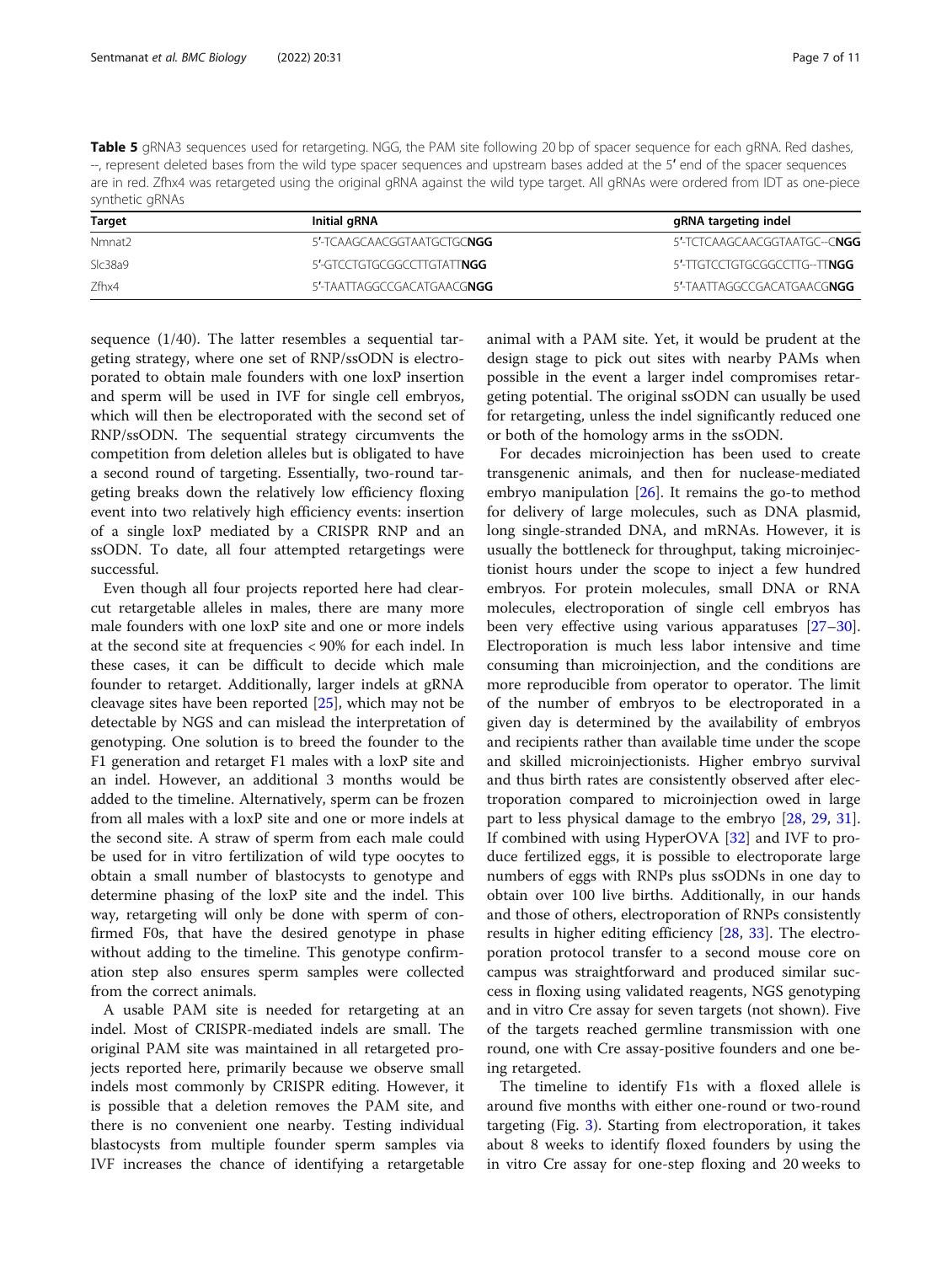<span id="page-7-0"></span>

reach F1 generation with confirmed germline transmission or to validate multiple floxed animals resulted from a second-round of targeting.

# **Methods**

A common alternative method is to use long singlestranded DNA (lssDNA) donors [\[17\]](#page-10-0), which have been reported to be efficient to flox a relatively small region. lssDNAs can be difficult to synthesize, require a doublestranded template, and are limited by size. There are times floxing more than a few kb is necessary, such as genes with multiple splicing isoforms needing more than one exon to be floxed. When using two gRNAs and lssDNA to flox a gene, deletion and individual indels still occur as competing events. One attractive solution to overcome these competing events is to use a nucleasedead Cas9 to knock-in the loxP sites, such as prime editors [\[34](#page-10-0)], once targeting efficiencies for the system improve.

The two RNPs/two ssODNs method, delivered in one round or two, is highly flexible with the size of the region to be floxed. The largest region floxed in this study was 160 kb. If necessary, much larger sequences can in theory be floxed using the method, given the two loxP insertions are generally independent. Synthetic gRNAs and ssODNs can be obtained commercially and validated in cultured cells within a month at relatively low cost. The small size of ssODNs is compatible with efficient embryo electroporation and high-throughput NGS genotyping. Combined with the in vitro Cre assay and optional second round targeting, by electroporating two CRIPSR RNPs and two ssODNs, one can reliably obtain several floxed F1 animals in roughly five months either by one round or two round targeting.

# Conclusions

The method combining embryo electroporation with validated RNPs/ssODNs, assessing phasing of loxP sites in founders and optional retargeting via IVF ensures cost-effective creation of floxed F1 animals of wide range of sequence lengths in a predictable timeline.

gRNAs were designed using an in-house algorithm that incorporates specificity scores from Zhang lab [\[35](#page-10-0)] and activity prediction scores by Doench lab [[36\]](#page-10-0) as well as single nucleotide polymorphism (SNP) search and primer design. The specificity score is the primary criterion for selection of a gRNA design, selecting those with specificity scores > 85. When necessary, one can choose a different region to design gRNAs when specificity score is too low at a given site. We have not observed high correlation between Doench score and synthetic gRNA activity and only avoided gRNA design with extremely low Doench score, such as 0.2 and below, when other designs with comparable specificity are available. Mouse SNPs within the 23 bp genomic targeting region of the gRNA were queried using dbSNP and, those with SNPs, cross-referenced with the Mouse Genomes Project dataset to query if a SNP has been reported in a non C57BL/ 6 target strain [[37\]](#page-10-0). Synthetic gRNAs were purchased as synthetic RNAs from IDT (Coralville, Iowa) or Synthego (Menlo Park, CA).

IVT templates of gRNAs were generated by PCR combining two overlapping oligos, one containing T7 promoter and 20 nucleotides of spacer sequence (5′ aaaaTAATACGACTCACTA-

TAGGnnnnnnnnnnnnnnnGTTTTAGAGCTA) and the other containing sgRNA backbone (5′-AAAAAAAGCA CCGACTCGGTGCCACTTTTTCAAGTTGATAACGG ACTAGCCTTATTTTAACTTGCTATTTCTAGCT

CTAAAAC), together with a T7 forward (5′-AAAATA ATACGACTCACTATAGG) and a backbone reverse (5′-AAAAAAGCACCGACTCGGTGCCA) primer. PCR was performed using AccuPrime HiFi Taq polymerase (Invitrogen) under the following conditions: 95 °C, 2 min, and then 35 cycles of 95 °C, 30 s; 60 °C, 30 s; and 68 °C, 40 s. PCR product was purified by QiaQuick PCR purification kit (Qiagen).

In vitro transcription reactions using the above purified PCR products as templates were done using HiScribe T7 Quick High Yield RNA Synthesis Kit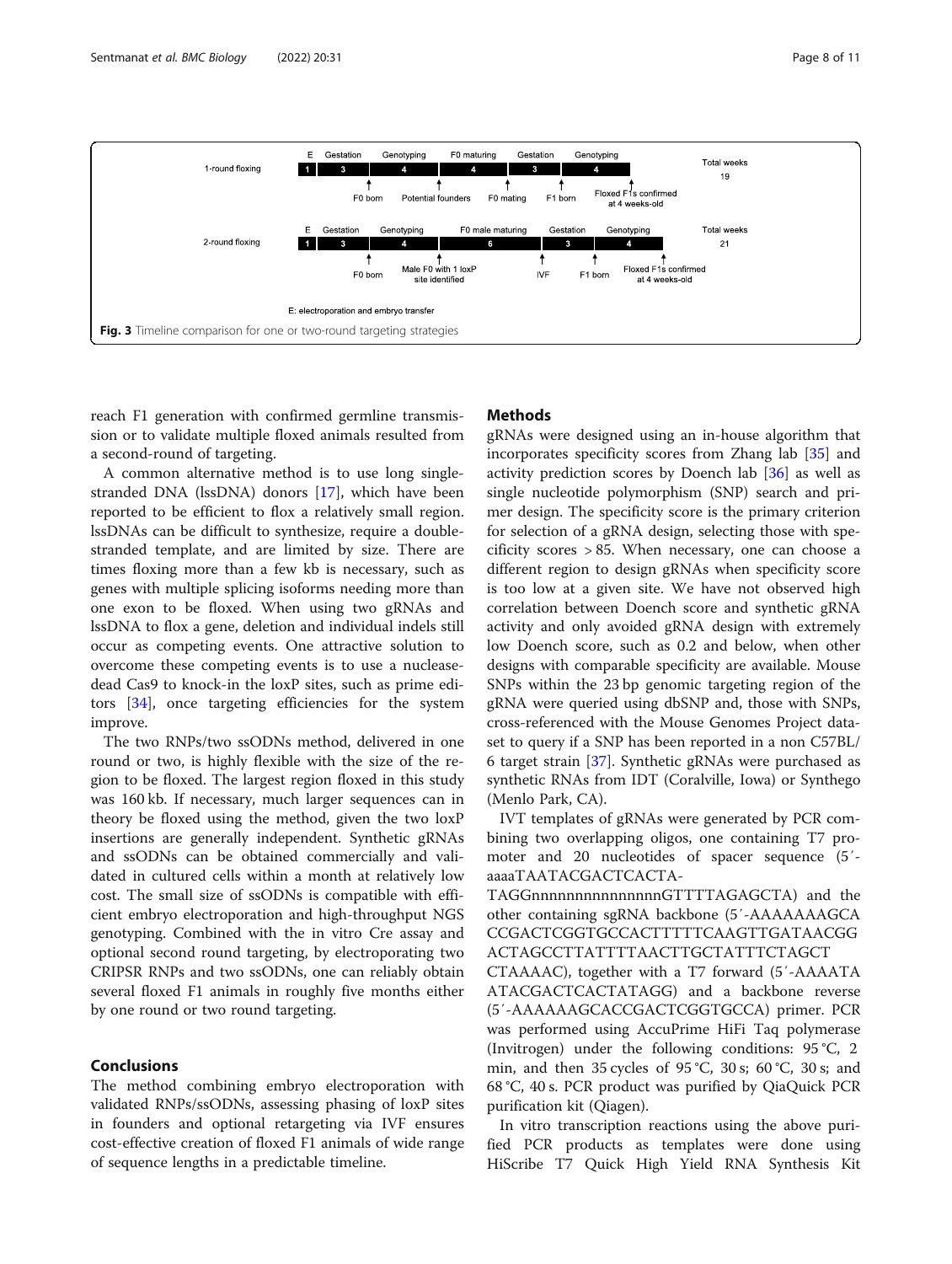(NEB). The sgRNAs were purified with SPRI beads (RNAcleanXP, Beckman Coulter) and quantified by using Qubit BR RNA assay for Qubit (Thermo Fisher).

Cas9 protein was purchased from QB3 MacroLab at UC Berkeley.

ssODNs contain a loxP site and usually also a restriction site, such as for BamHI, inserted directly at the cut site and 60 nucleotides of flanking homology arms with two phosphorothioate bonds at each end of the molecules. The ssODNs were ordered through IDT as desalted ultramers. The two ssODNs for a given floxed project should be designed on the same strand to minimize annealing between the two ssODNs at loxP sites. All retargeted animals (F0 and F1s) used the originally designed ssODNs listed in Additional file [1](#page-9-0): Table S1.

Validation in cultured cells using 100 μM gRNAs were mixed with 40 μM Cas9 protein to form ribonucleoprotein (RNP) particles and combined with 50 μM of ssODN. Each RNP/ssODN set was then nucleofected alone or combined into mouse Neuro-2a cells, using SF solution and DS137 program on a 4D Nucleofector X unit (Lonza, Basel, Switzerland). After 24–72 h, cells were collected for NGS analysis (see below).

# Mouse husbandry

All animals at Washington University in St. Louis are housed under SPF barrier conditions in AALAC-accredited facilities. The Pathology Transgenic Core mice are housed in an enhanced barrier facility known as the RSI (Resource for the Study of Immunity). These animals are free from MNV, in addition to meeting standard requirements of Wash U SPF facilities. All required breeding, experiments and interventions are included in IACUC approved protocols. The Department of Comparative Medicine provides basic husbandry in accordance with their SOPs.

### Electroporation conditions

Each 10 μl of electroporation sample contains  $12 \mu$ g of Cas9 protein, 2 μg of each gRNA, and 100 pmol  $({\sim} 5 \mu g)$ of each ssODN. Thirty to forty prepared single-cell embryos in 10 μl of OPTI-MEM are mixed with 10 μl of sample before being loaded into a 1-mm electroporation cuvette. With a Biorad Gene Pulser Xcell electroporator, we use 2–6 pulses of 30 V for 3 ms with 100 ms internals, as described by Chen and colleagues [[28](#page-10-0)].

# Embryo manipulation

Fertilized single-cell embryos obtained from mating male and female mice from C57BL/6N or C57BL/6J were obtained through natural mating at 0.5 dpc, treated with Hyaluronidase and Tyrode's solution to weaken the zona. Each session involves up to 15 donor mice with a minimum of 4 recipients. Post electroporation, the embryos are allowed to recover in KSOM in a CO2 incubator at 37 °C for a few hours before transfer to the oviducts of pseudo pregnant recipients. Embryo transfer into the oviduct is unilateral, at  $\sim$  20 embryos/recipient.

#### IVF for retargeting embryos

Sperm was isolated and capacitated in MBCD medium, one caudal epididymis in 250 μl medium. Oocytes were isolated from hormone primed females of C57BL/6N or C57BL/6J (PMS/HCG) and placed into 90 μl drops of GSH medium; 5 μl of sperm was added to the oocytes in GSH medium and cocultured for 5–6 h. Oocytes/embryos were then washed through 3 drops of Cooks KRVF medium and placed on a depression slide with M2 for visual assessment of fertilization. Embryos were electroporated with CRISPR reagents and cultured overnight. The next day, two-cell embryos were transferred into d0.5 pseudopregnant females, 15–20 per mouse unilaterally.

# NGS-based genotyping

Transfected Neuro-2a cells as well as tail clips of pups born to electroporated embryos were lysed in QuickExtract Solution from Lucigen (Madison, WI), following manufacturer's instructions. The target region is PCR amplified by tailed primers appended with 5′-CACTCT TTCCCTACACGACGCTCTTCCGATCT-3′ for forward and 5′-GTGACTGGAGTTCAGACGTGTGCTCTTCCG ATCT-3′ for reverse to genomic-specific primer sequences (Step1 PCR, see Additional file [1:](#page-9-0) Table S1), which allows unique indexes and Illumina P5/P7 adapter sequences to be added in a second round PCR. PCR amplifications were performed with EconoTaq PLUS GREEN 2X Master Mix or MyTaq Red Mix (Bioline), according to the manufacturer protocol. Indexing of the Step1 PCR product was performed by using 0.1X volume from Step1 with indexing primers (0.1 μM final concentration for each) and melting at 94 °C for 2 min, followed by five cycles of 94 °C for 30 s, 54 °C for 30 s, and 72 °C for 40 s. We generated  $2 \times 250$  reads with the Illumina MiSeq platform at the Center for Genome Sciences and Systems Biology (Washington University). The extracted FASTQ files are analyzed by using a Python-based alignment script which outputs read counts of top alleles as illustrated in Table S2 [\[38\]](#page-10-0). Details can be found in our previous study [[39\]](#page-10-0).

# In vitro Cre-mediated recombination

Genomic DNA is prepared from tail snips using the DNeasy Blood and Tissue Kit (Qiagen). In a final volume of 20 μl, combine 2 μl of 10x Cre buffer, 0.1 μg of genomic DNA, and 10 units of recombinant Cre recombinase (NEB). Incubate at 37 °C for 30 min. The use 1 μl of Cre reaction as PCR template, amplify using F2 and R1 primers (Fig. [1](#page-3-0)B). Sequence the PCR products to confirm.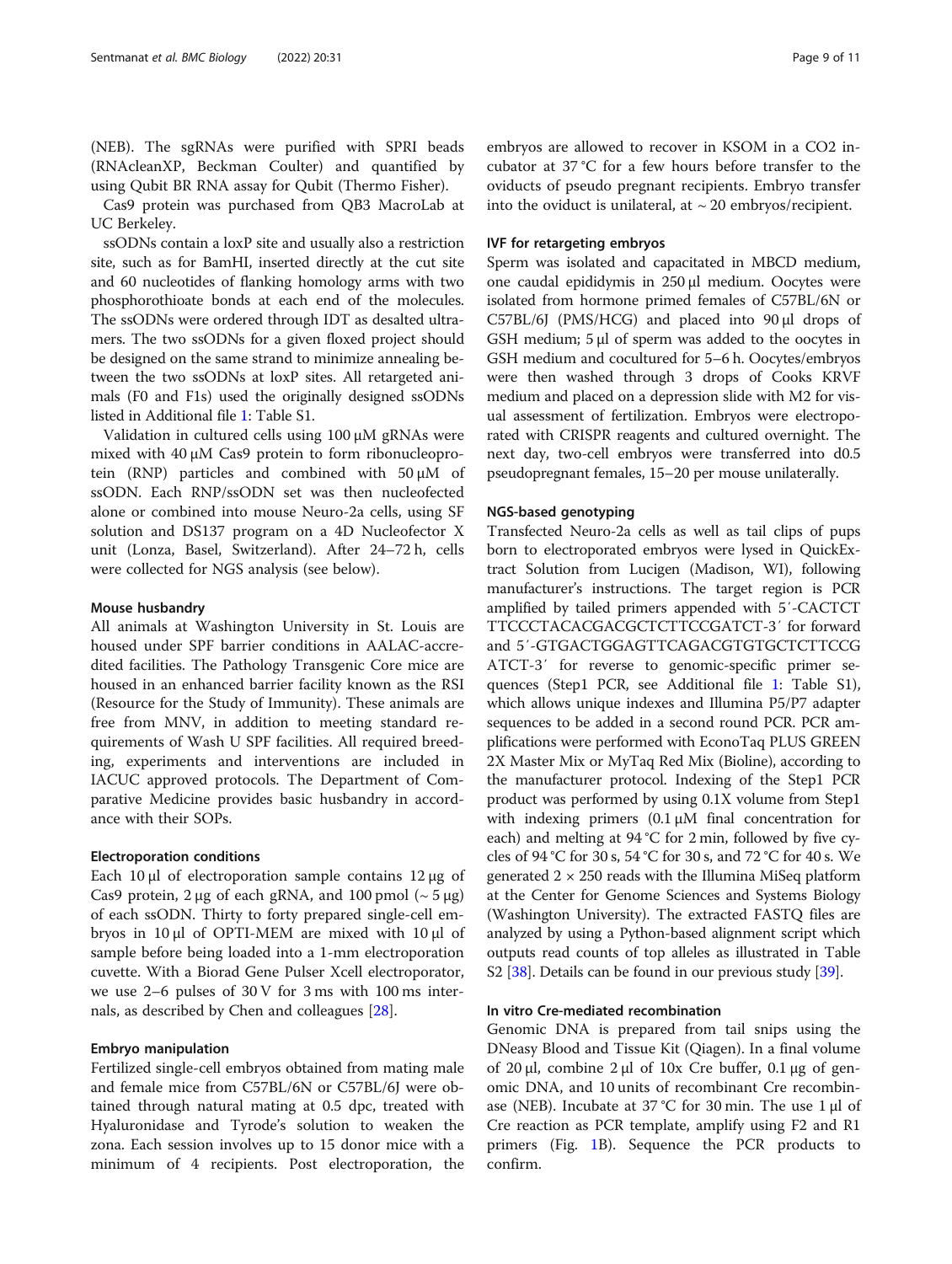# <span id="page-9-0"></span>In vitro validation of the new gRNA for retargeting an indel in phase of loxP insertion

PCR product of the indel-containing target site is amplified from genomic DNA of the founder to be retargeted, purified, and incubated with the new RNP. The digested reaction is resolved on the gel.

# **Abbreviations**

Floxed: Flanked by loxP; ssODN: Single-stranded oligodeoxyribonucleotide; RNP: Ribonucleoprotein particle; ESC: Embryonic stem cell; CRISPR: Clustered regularly interspaced short palindromic repeats; IVT: In vitro transcription/ in vitro transcript; lssDNA: Long single stranded DNA; PCR: Polymerase chain reaction; crRNA: CRIPSR RNA; tracrRNA: Trans activating CRISPR RNA; NGS: Next-generation sequencing; NHEJ: Nonhomologous end joining; PAM: Protospacer adjacent motif; IVF: In vitro fertilization; SNP: Single nucleotide polymorphism

# Supplementary Information

The online version contains supplementary material available at [https://doi.](https://doi.org/10.1186/s12915-021-01223-w) [org/10.1186/s12915-021-01223-w](https://doi.org/10.1186/s12915-021-01223-w).

Additional file 1: Supplemental Table 1. (Additional file 1.xlsx) Table S1. gRNA and ssODN sequences and validation in N2A cells.

Additional file 2: Supplemental methods, Supplemental Figs. 1 & 2 and Table 3. (Additional file 2.docx) Fig. S1. Outcome of the 69 targets included in this study. Fig. S2 Different possible editing outcomes after two RNPs and two ssODNs are introduced into the embryos. Table S3: Four projects that failed to produce a floxed founder in the first round.

Additional file 3: Supplemental Table 2. (Additional file 3.xlsx) Table S2: Examples of NGS genotyping for founder identification. WT and loxP represent the wild type target site and exact 34 bp of loxP site sequences. loxP-containing alleles are boxed. Positive numbers under each allele represent number of base pairs of an insertion, and negative numbers, base pairs of a deletion. Animals with no reads at both sites most likely have biallelic deletion between the two target sites, and no reads at one site implies larger indels than NGS can reveal. Animals with a single loxP insertion are those with underlined animal IDs, and IDs of animals with both loxP sites are in bold. Animals with both loxP sites are potential founders and are candidates for in vitro Cre assay. Genotypes likely caused by NGS error are in grey.

### Acknowledgements

We thank Gaya Amarasinghe, Aron Geurts, and Thomas Saunders for valuable suggestions and comments on the manuscript, Andrew Schriefer for developing the CRISPR design algorithm, Jessica Hoisington-Lopez and MariaLynn Crosby for NGS services, Mia Wallace, Colin Florian, Ziteng Wang, Terry Sherlinski, and Jed Lin for production support, and Washington University PIs for allowing us to disclose target genes of their requested models prior to publication.

#### Authors' contributions

MS and XC conceived the study, performed the data analysis, and wrote the manuscript; JMW carried out the mouse work; EK carried out the genotyping and in vitro Cre assay and data analysis. The authors read and approved the final manuscript.

#### Funding

XC and MS are partially supported by NCI Cancer Center Support Grant P30 CA091842 (PI Eberlein), MS is also partially supported by NIH/NIDDK grant 2P01 DK096990-06A1 (Perlmutter, Core C). JMW is partially supported by Rheumatic Disease Research Resource-Based Center at Washington University with HIH/NIAMS P30AR073752.

# Availability of data and materials

Not applicable.

# **Declarations**

#### Ethics approval and consent to participate

All required mouse breeding, experiments, and interventions are included in IACUC approved protocols. The authors obtained permission to disclose targets from principle investigators who own the respective models.

# Consent for publication

Not applicable.

#### Competing interests

The authors declare that they have no competing interests.

#### Author details

<sup>1</sup>Genome Engineering & Stem Cell Center (GESC@MGI), Department of Genetics, Washington University in St. Louis School of Medicine, 660 S. Euclid Ave, St. Louis, MO 63110, USA. <sup>2</sup> Transgenic, Knockout and Microinjection Core, Department of Pathology & Immunology, Washington University in St. Louis School of Medicine, 660 S. Euclid Ave, St. Louis, MO 63110, USA.

# Received: 13 August 2021 Accepted: 24 December 2021 Published online: 04 February 2022

#### References

- 1. Guan C, Ye C, Yang X, Gao J. A review of current large-scale mouse knockout efforts. Genesis. 2010;50:NA–NA.
- 2. Consortium TIMK. A mouse for all reasons. Cell. 2007;128:9–13.
- 3. Rosenthal N, Brown S. The mouse ascending: perspectives for humandisease models. Nat Cell Biol. 2007;9:993–9 Nature Publishing Group.
- 4. Carroll D. Genome engineering with targetable nucleases. Annu Rev Biochem. 2014;83:409–39.
- 5. Chen F, Pruett-Miller SM, Huang Y, Gjoka M, Duda K, Taunton J, et al. Highfrequency genome editing using ssDNA oligonucleotides with zinc-finger nucleases. Nat Methods. 2011;8(9):753–5.
- 6. Zheng B, Sage M, Sheppeard EA, Jurecic V, Bradley A. Engineering mouse chromosomes with Cre-loxP: range, efficiency, and somatic applications. Mol Cell Biol. 2000;20:648–55.
- 7. Yang H, Wang H, Shivalila CS, Cheng AW, Shi L, Jaenisch R. One-step generation of mice carrying reporter and conditional alleles by CRISPR/Casmediated genome engineering. Cell. 2013;154:1370–9.
- Gurumurthy CB, O'Brien AR, Quadros RM, Adams J, Alcaide P, Ayabe S, et al. Reproducibility of CRISPR-Cas9 methods for generation of conditional mouse alleles: a multi-center evaluation. Genome Biol. 2019;20:171.
- 9. Yang H, Wang H, Jaenisch R. Response to "Reproducibility of CRISPR- Cas9 methods for generation of conditional mouse alleles: a multi-center evaluation". Genome Biol. 2021:1–3.
- 10. Hai L, Szwarc MM, Lanza DG, Heaney JD, Lydon JP. Using CRISPR/Cas9 engineering to generate a mouse with a conditional knockout allele for the promyelocytic leukemia zinc finger transcription factor. Genesis. 2019;57: e23281 Wiley.
- 11. Pritchard CEJ, Kroese LJ, Huijbers IJ. Direct generation of conditional alleles using CRISPR/Cas9 in mouse zygotes. Methods Mol Biol. 2017;1642:21–35 Humana Press, New York.
- 12. Bishop KA, Harrington A, Kouranova E, Weinstein EJ, Rosen CJ, Cui X, et al. CRISPR/Cas9-mediated insertion of loxP sites in the mouse dock7 gene provides an effective alternative to use of targeted embryonic stem cells. G3 (Bethesda). 2016:1–11.
- 13. Ma X, Chen C, Veevers J, Zhou X, Ross RS, Feng W, et al. CRISPR/Cas9 mediated gene manipulation to create single-amino-acid-substituted and floxed mice with a cloning-free method. Sci Rep. 2017;7:42244–9 Nature Publishing Group.
- 14. Nakagawa Y, Oikawa F, Mizuno S, Ohno H, Yagishita Y, Satoh A, et al. Hyperlipidemia and hepatitis in liver-specific CREB3L3 knockout mice generated using a one-step CRISPR/Cas9 system. Sci Rep. 2016;6:27857–11 Nature Publishing Group.
- 15. Chen R, Okeyo-Owuor T, Patel RM, Casey EB, Cluster AS, Yang W, et al. Kmt2c mutations enhance HSC self-renewal capacity and convey a selective advantage after chemotherapy. Cell Rep. 2021;34:108751.
- 16. Shang R, Zhang H, Bi P. Generation of mouse conditional knockout alleles in one step using the i-GONAD method. Genome Res. 2021;31:121–30 Cold Spring Harbor Lab.